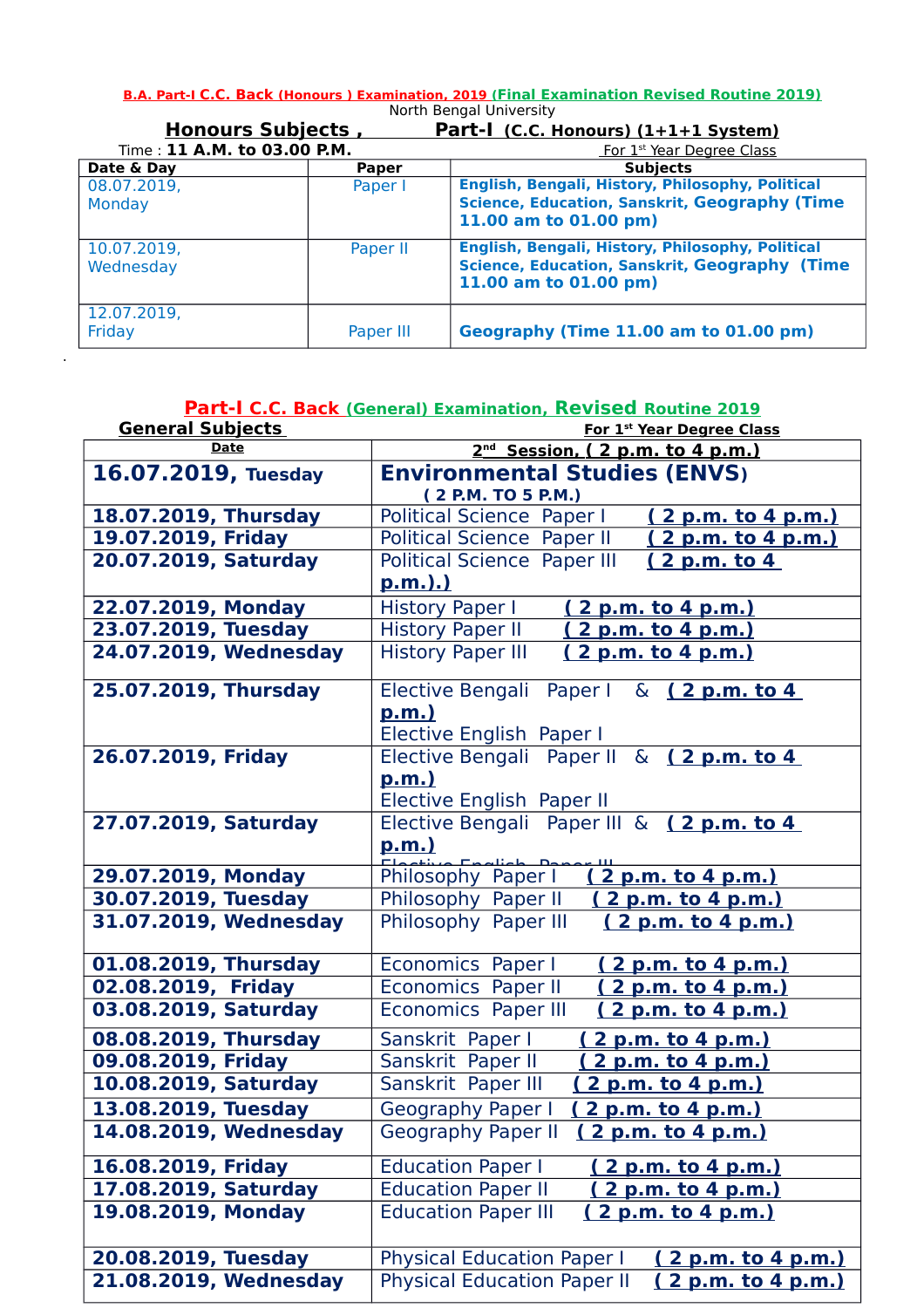### **B.A. Part-II (Honours ) Examination, 2019 (Final Examination Revised Routine 2019)**

#### North Bengal University **Honours Subjects**

# **Part-II (Honours) (1+1+1 System)**

| Time: 11 A.M. to 03.00 P.M. |              | For 2 <sup>nd</sup> Year Degree Class                                                    |  |
|-----------------------------|--------------|------------------------------------------------------------------------------------------|--|
| Date & Day                  | <b>Paper</b> | <b>Subjects</b>                                                                          |  |
| 08.07.2019,<br>Monday       | Paper III    | English, Bengali, History, Philosophy,<br><b>Political Science, Education, Sanskrit</b>  |  |
| 08.07.2019,<br>Monday       | Paper V      | Geography (Time 11.00 am to 01.00<br>pm)                                                 |  |
| 10.07.2019,<br>Wednesday    | Paper IV     | English, Bengali, History, Philosophy,<br><b>Political Science, Education, Sanskrit,</b> |  |
| 10.07.2019,<br>Wednesday    | Paper VI     | Geography (Time 11.00 am to 01.00<br>pm)                                                 |  |
| 12.07.2019,<br>Friday       | Paper VII    | Geography (Time 11.00 am to 01.00<br>pm)                                                 |  |

 **Part-II (General) Examination, Revised Routine 2019**

| <b>General Subjects</b> | <b>For 2<sup>nd</sup> Year Degree Class</b>                                                      |
|-------------------------|--------------------------------------------------------------------------------------------------|
| <b>Date</b>             | 1st Session                                                                                      |
|                         | (11 a.m. to 1 p.m.)                                                                              |
| 17.07.2019, Wednesday   | <b>Compulsory English</b><br>(11 A.M. TO 1 P.M.)                                                 |
| 18.07.2019, Thursday    | <b>History Paper IV</b><br>(11 A.M. TO 1 P.M.)                                                   |
| 19.07.2019, Friday      | <b>History Paper V</b><br>(11 A.M. TO 1 P.M.)                                                    |
| 20.07.2019, Saturday    | <b>History Paper VI</b><br>(11 A.M. TO 1 P.M.)                                                   |
| 22.07.2019, Monday      | Political Science Paper IV (11 A.M. TO 1 P.M.)                                                   |
| 23.07.2019, Tuesday     | Political Science Paper V (11 A.M. TO 1 P.M.)                                                    |
| 24.07.2019, Wednesday   | Political Science Paper VI (11 A.M. TO 1 P.M.)                                                   |
| 25.07.2019, Thursday    | Philosophy Paper IV (11 A.M. TO 1 P.M.)                                                          |
| 26.07.2019, Friday      | Philosophy Paper V (11 A.M. TO 1 P.M.)                                                           |
| 27.07.2019, Saturday    | Philosophy Paper VI<br>(11 A.M. TO 1 P.M.)                                                       |
| 29.07.2019, Monday      | Elective Bengali Paper IV & (11 A.M. TO 1 P.M.)<br>Elective English Paper IV (11 A.M. TO 1 P.M.) |
| 30.07.2019, Tuesday     | Elective Bengali Paper V & (11 A.M. TO 1 P.M.)                                                   |
|                         | Elective English Paper V<br>(11 A.M. TO 1 P.M.)                                                  |
| 31.07.2019, Wednesday   | Elective Bengali Paper VI & (11 A.M. TO 1 P.M.)                                                  |
|                         | Elective English Paper VI (11 A.M. TO 1 P.M.)                                                    |
| 05.08.2019, Monday      | Economics Paper IV<br>(11 A.M. TO 1 P.M.)                                                        |
| 06.08.2019, Tuesday     | <b>Economics Paper V</b><br>(11 A.M. TO 1 P.M.)                                                  |
| 07.08.2019, Wednesday   | <b>Economics Paper VI</b><br>(11 A.M. TO 1 P.M.)                                                 |
| 08.08.2019, Thursday    | <b>Education Paper IV</b><br>(11 A.M. TO 1 P.M.)                                                 |
| 09.08.2019, Friday      | <b>Education Paper V</b><br>(11 A.M. TO 1 P.M.)                                                  |
| 10.08.2019, Saturday    | <b>Education Paper VI</b><br>(11 A.M. TO 1 P.M.)                                                 |
| 13.08.2019, Tuesday     | Physical Education Paper III (11 A.M. TO 1 P.M.)                                                 |
| 14.08.2019, Wednesday   | Physical Education Paper IV (11 A.M. TO 1 P.M.)                                                  |
| 16.08.2019, Friday      | Sanskrit Paper IV (11 A.M. TO 1 P.M.)                                                            |
| 17.08.2019, Saturday    | Sanskrit Paper V (11 A.M. TO 1 P.M.)                                                             |
| 19.08.2019, Monday      | Sanskrit Paper VI (11 A.M. TO 1 P.M.)                                                            |
| 20.08.2019, Tuesday     | <b>Geography Paper III</b><br>(11 A.M. TO 1 P.M.)                                                |
| 21.08.2019, Wednesday   | Geography Paper IV<br>(11 A.M. TO 1 P.M.)                                                        |